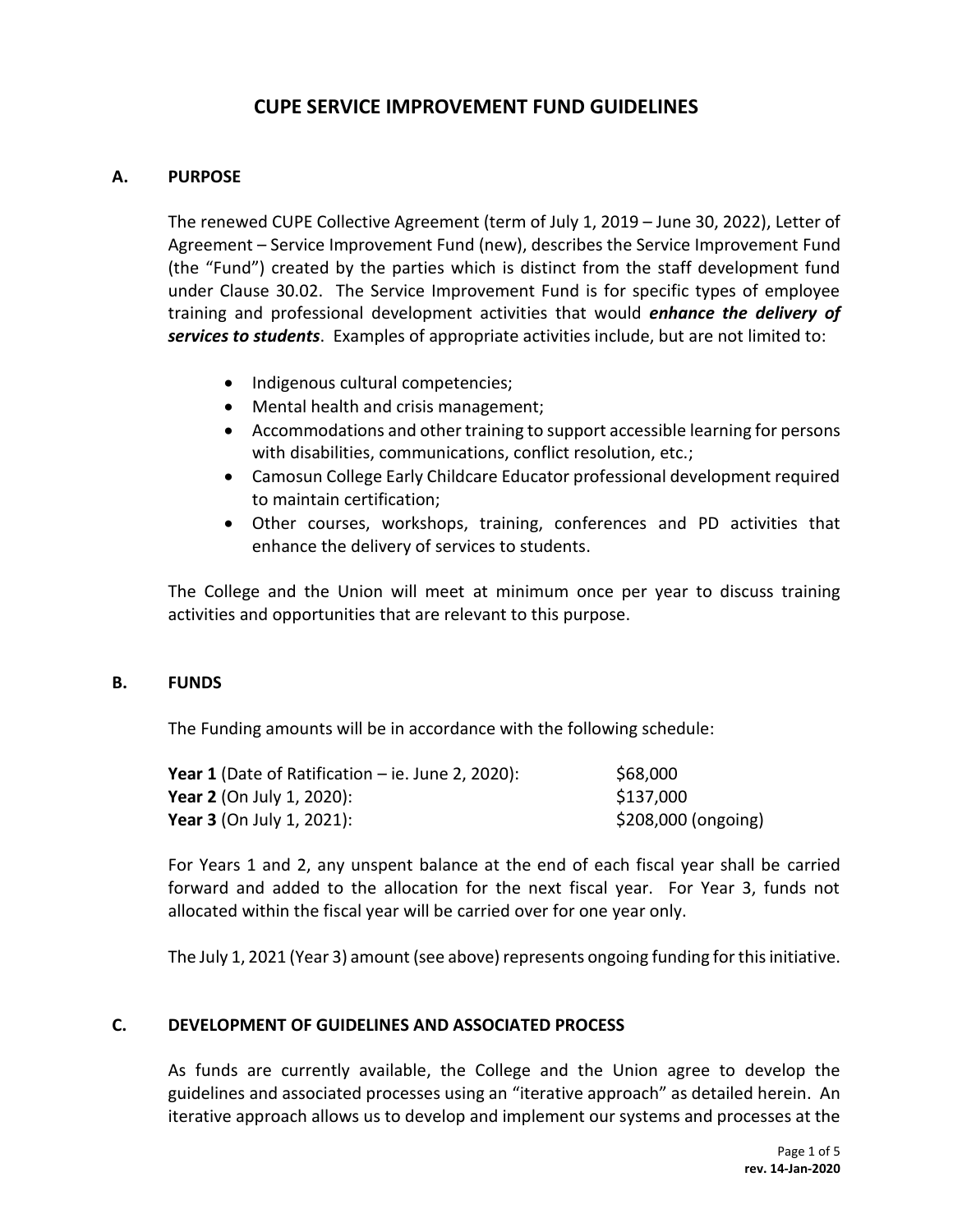same time, so that we may begin distributing funds for approved applications much sooner. As we learn what works and does not work, we will tweak the systems and processes to respond to issues and concerns as they arise.

As part of this iterative approach, over a period of 4-6 months, we will:

- plan basic guidelines and processes using current best practices;
- implement and test the guidelines and processes noting any issues and concerns as they arise;
- evaluate the effectiveness of our guidelines and related processes, and refine and adjust as necessary.

Once they have been refined over the 4-6 month period, these guidelines will be revised to remove the reference to the "iterative approach". Upon conclusion of the iterative period and with mutual agreement, the College and the Union can further revise and update the guidelines as necessary.

# **D. APPLICATION PROCESS**

CUPE employees may apply to receive funding for training and professional development which align with the Purpose of the Fund, described in A. above.

Applications should be submitted on the *CUPE Service Improvement Fund Application Form* and clearly describe the proposed training or professional development activity, how it fits within the "Purpose" (*enhance the delivery of services to students*), the total dollar amount the employee is seeking, as well as a breakdown of the specific expenses the funds will be used to cover. Once applications are complete, including all necessary approvals, they should be submitted to the Group Email Contact "**CUPE Service Improvement Fund**".

|                                                                                                               | <b>Activity Date (start date)</b> | <b>Application</b> | <b>Meeting Dates</b> |  |
|---------------------------------------------------------------------------------------------------------------|-----------------------------------|--------------------|----------------------|--|
|                                                                                                               |                                   | <b>Deadline</b>    |                      |  |
| <b>Application</b>                                                                                            | Jan 1, 2020 - March 31, 2021      | *February 28, 2021 | Mar 2021             |  |
| <b>Review</b>                                                                                                 |                                   | *April 30, 2021    | May 2021             |  |
| <b>Application</b>                                                                                            | April 1, 2021 - June 30, 2022     | *May 31, 2021      | Jun 2021             |  |
| <b>Review</b>                                                                                                 |                                   | *Sept 30, 2021     | Oct 2021             |  |
|                                                                                                               |                                   | *Jan 31, 2022      | Feb 2022             |  |
|                                                                                                               |                                   | *April 30, 2022    | May 2022             |  |
| *Extensions to these deadlines may be considered based on availability of funding and/or any existing time    |                                   |                    |                      |  |
| constraints. Please email CUPESIF@camosun.bc.ca should you wish the Committee to consider a late application. |                                   |                    |                      |  |

### **Application Deadlines:**

As this is an adjudicated process, and funding limits exist as described in B. above, not all applications will receive approval. CUPE Members are strongly encouraged to seek preapproval and apply early for funds.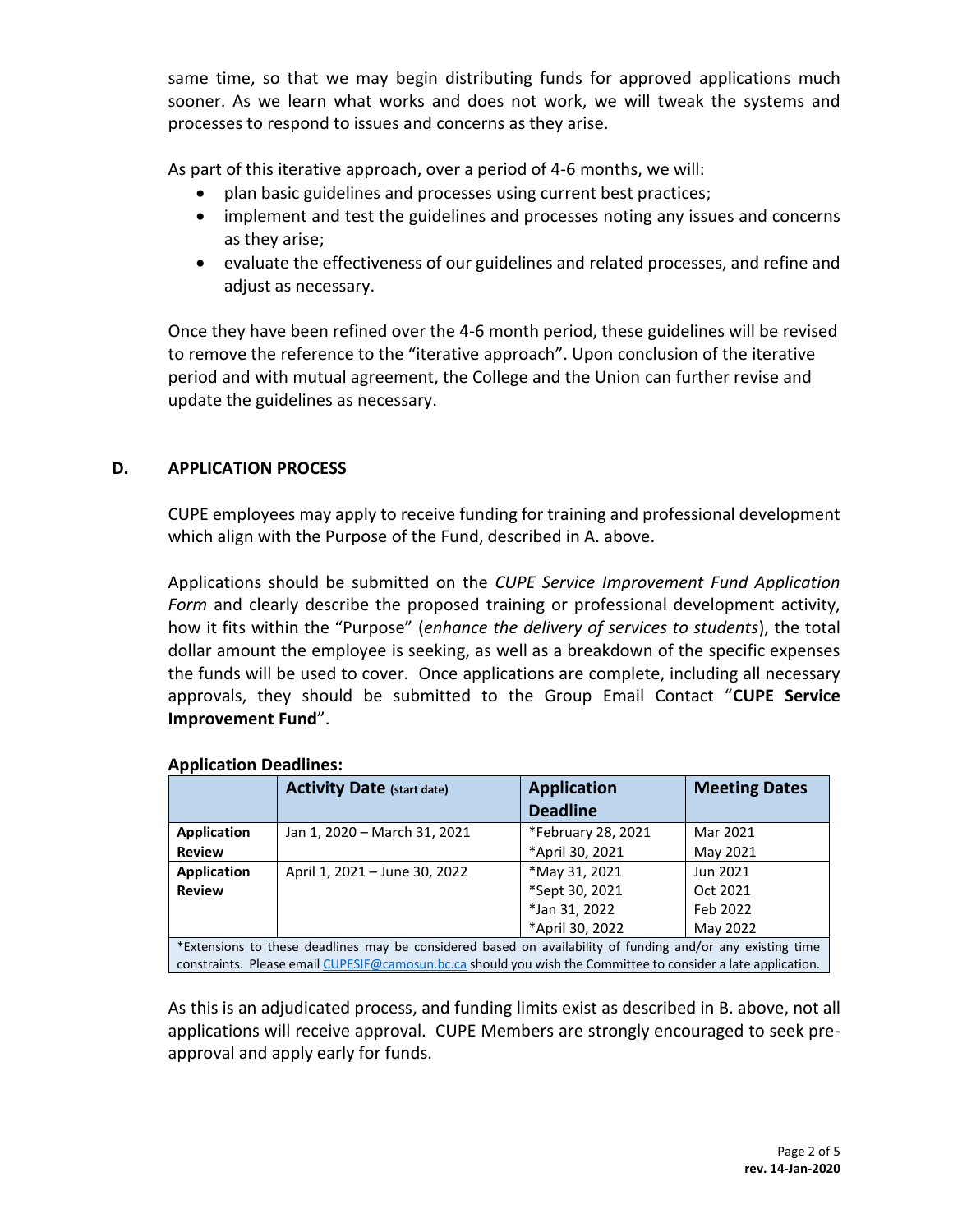# **E. ELIGIBILITY**

Applications from all actively-employed CUPE Local 2081 members who have successfully passed probation will be considered based on the information provided in these guidelines and the criteria noted herein. Note: an exception to the requirement for an employee to have passed probation *may* be considered where they form part of a group application.

The Fund may be accessed by individual and/or groups of CUPE employees who have an interest in pursuing training/professional development activities which align with the Purpose of the Fund.

| <b>Single Employee</b><br><b>Request for Funds Application</b> | <b>Group</b><br><b>Request for Funds Application</b> |
|----------------------------------------------------------------|------------------------------------------------------|
| Max. of 1 CUPE 2081 employee                                   | 2 or more CUPE 2081 employees                        |
| Per Yearly Cycle                                               | Per Yearly Cycle                                     |
| Maximum dollar                                                 | The maximum dollar amount can vary.                  |
| amount is \$1,250.                                             | Groups are required to submit an expense             |
| However, where in the view of the                              | budget for the requested funds. The                  |
| Committee, funds in excess of this                             | amount awarded will be determined at                 |
| amount are warranted, the Committee                            | the discretion of the Committee.                     |
| has the discretion to approve                                  |                                                      |
| applications exceeding this maximum.                           |                                                      |

CUPE members may not apply for a Single and Group request for funds for the same activity. A CUPE member can be in more than one group.

Time spent in activities approved under the Letter of Agreement re Service Improvement Fund is not eligible for overtime entitlements. Reclassification of positions shall be not be affected by any additional education, training and/or skills, etc. developed by employees through an approved activity.

As the Service Improvement Fund may not cover all expenses related to an activity, CUPE members may also apply for consideration to the CUPE Staff Development Fund to cover any outstanding costs. Applications submitted to either the Service Improvement Fund or CUPE Staff Development Fund must meet the purpose of each Fund, and potential approval under each Fund, will be assessed separately based on the terms of eligibility and other details as described in the Collective Agreement and related Guidelines for each specific Fund.

Departments on a case by case basis may also choose to cover any non-funded expenses.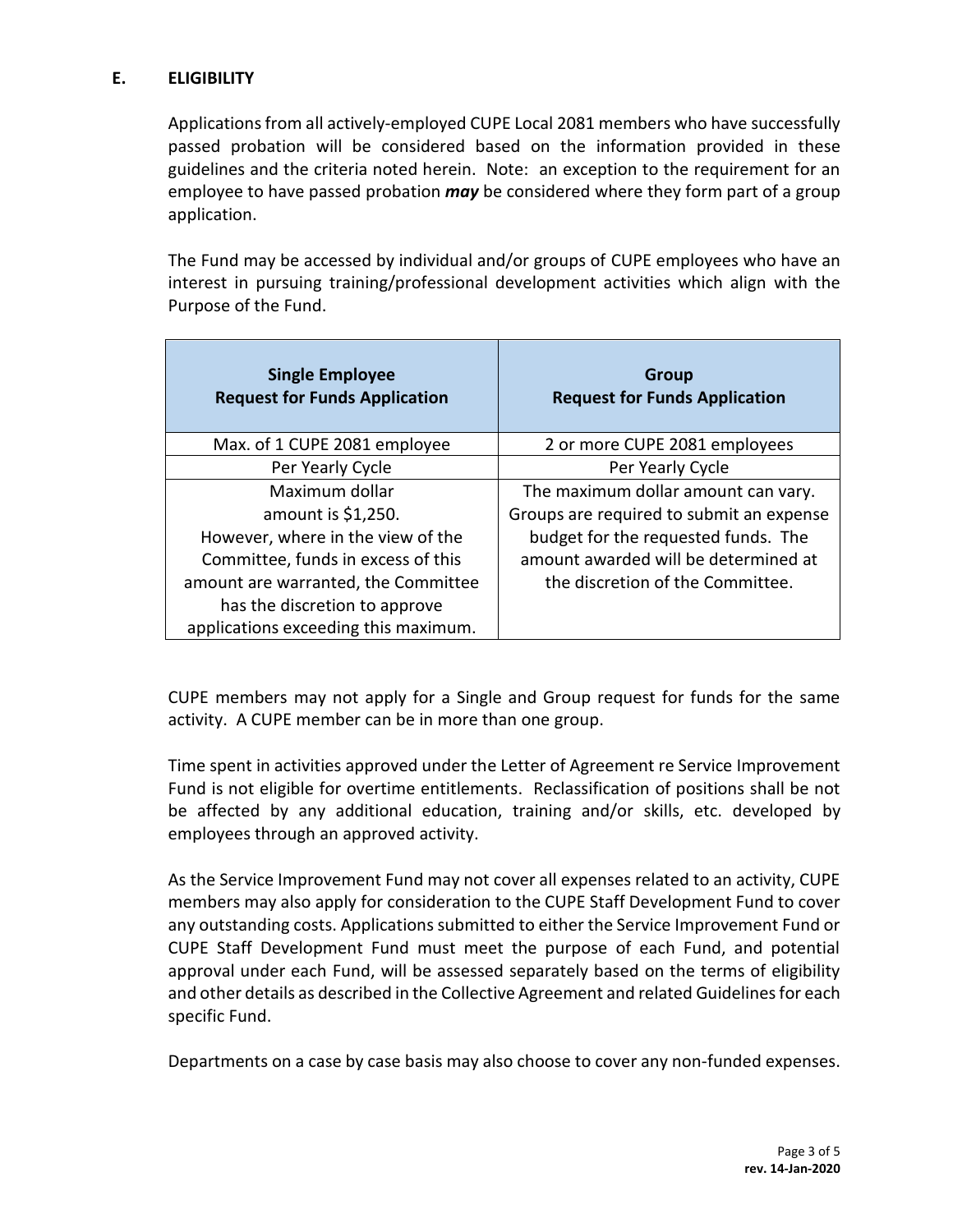### **F. THE COMMITTEE**

The CUPE Labour Management/Cooperation Committee (the "Committee") shall review and approve all applications. The parties agree that there will be no expenditures from the Fund if Committee members fail to reach consensus.

The Committee will meet at regular intervals, as determined by the Committee.

Should a member of the Committee apply for funding, they will not participate in the evaluation or approval of that application. Where this occurs, a mutually agreeable alternate shall be provided.

Should a member of the Committee be absent/ not available when voting on applications, a mutually agreeable alternate shall be provided.

The Committee will jointly administer the Fund.

# **G. CRITERIA & PRIORITIES**

The Committee will consider the individual merits of each application and will recommend applications for the Service Improvement Fund monies based on the fit of each proposal with the Purpose of the Fund, its overall impact on the delivery of service to students, as well as the following Criteria:

- **Benefits to Students** the degree to which the proposed training/professional development initiative benefits students
- **Identified Need** the degree to which the proposed training/professional development initiative overcomes already existing obstacles and/or builds on current College initiatives, in order to benefit students.
- **Sustainability/Legacy** the degree to which the proposed training/professional development initiative is sustainable going forward or provides a legacy for the College and the CUPE 2081 membership so that it will achieve benefits for students beyond the current funding period

Each application will be assessed and points awarded to determine the merit of the application. On a 15 point scale, applications must achieve a min. of 5 points to be recommended for approval. Note this may be subject change.

|                          | Exemplary (5 pts) | Satisfactory (3 pts) | Weak (1 pt) |
|--------------------------|-------------------|----------------------|-------------|
| <b>Benefits Students</b> |                   |                      |             |
| <b>Identified Need</b>   |                   |                      |             |
| Sustainability/Legacy    |                   |                      |             |